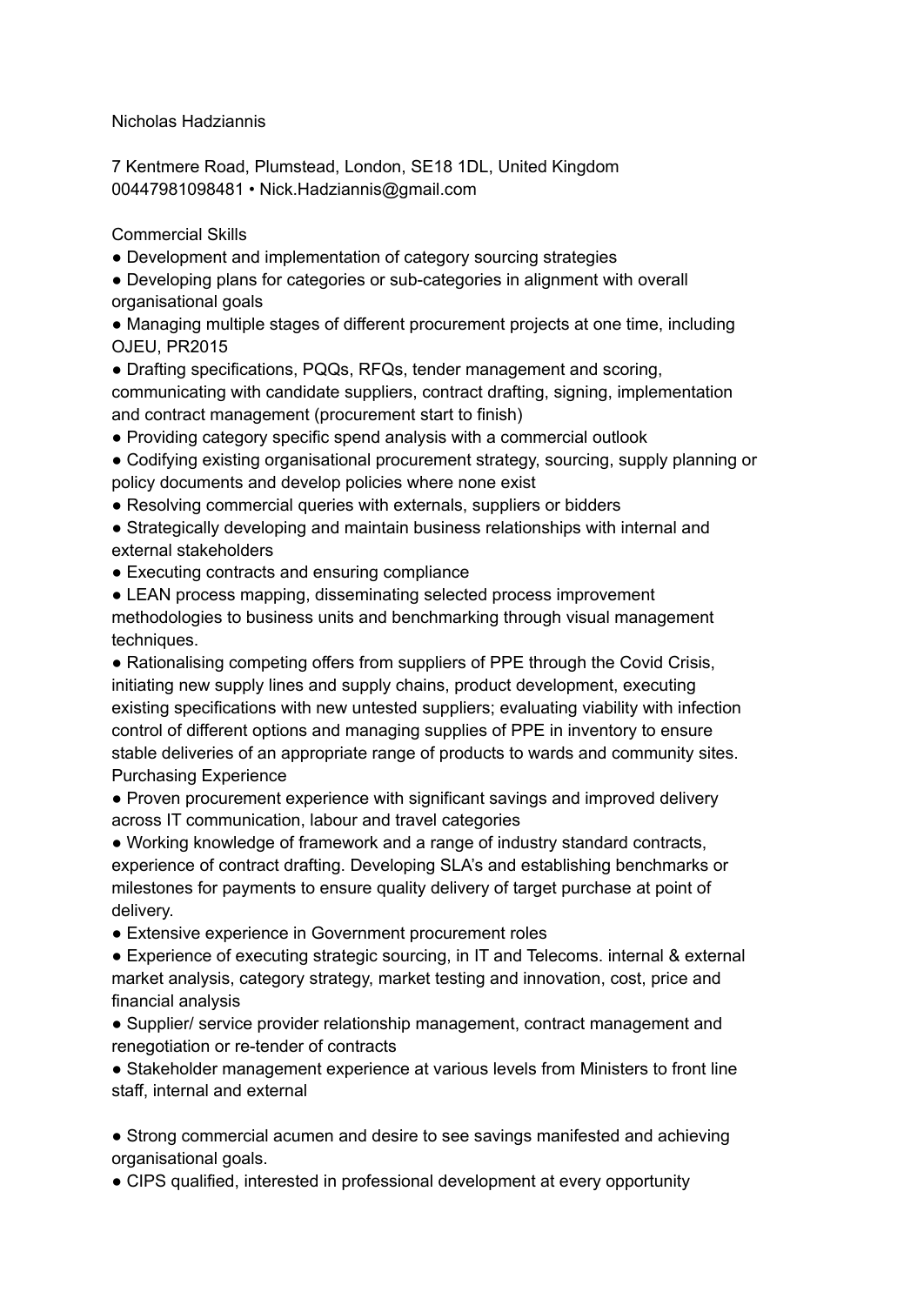● Proficient with Delta Sourcing, Bravo, Emptoris, and government various bespoke E commerce portals and extensive SAP experience. Interest in developing bespoke systems.

## Personal statement

.

I have most recently been working for Guys and St Thomas in as a Sourcing Manager covering IT and digital projects. At the outset of the crisis I was asked to assist Clinical and supply chain colleagues, through March April and May I coordinated front line St thomases Personal Protective equipment and accessories by ensuring processes that delivered PPE to clinicians, since the end of summer 2021 I have falling down he Defi rabbit hole

Prior to accepting a sourcing manager role I was on a career break, I

had been traveling and locally developing networks in the community where I have worked closely with residents businesses and Greenwich Borough Council on the regeneration of Plumstead High Street by commissioning the PHARAOH project to grow community use of green space. I have interests in politics and philosophy and I like gardening, travel and languages, studying conversational Mandarin in my spare time. In my time out of formal employment I improved my knowledge of India and Japan and China for personal **Endeavours** 

I have settled in London and I am seeking to get involved in the Digital revolution having seen the potential utility that comes from the tokenisation of supply chains. I enjoy new challenges and exploring the detailed needs of different industries. I am seeking to develop coding skills after realising how transferable and scalable my skill set will be through smart contracts.

In Guys and St Thomas hospital trust I have provided category analysis for the Digital Technology and information directorate as part of the Smarter Together sourcing team, helping shape proposals for market, finding compliant procurement routes for innovative projects including AI and advising on saving initiatives, targets and new capital spend. I have a long standing interest in a range of sectors infrastructure construction, the energy sector as well as water supply and drainage. When considering a role I like to work on something that captures my interest and has the potential to give me the satisfaction of helping people live better lives. Drafting/negotiating contracts, Solving problems and creating corporate structures/ managing supply chains and developing new processes are my fortais.

## Professional Work Experience

Sourcing Manager, Smarter Together, GSTT 13/1/2020- 15/08/2021

As the Lead sourcing manager for Non Clinical, my category includes IT and a surprising number of medical Applications (that are all classed as Non clinical spend). In the recent crisis I have Pivoted to assist colleagues on the front line with PPE requisition and Distribution, I delivered solutions to enable clinicians and support staff to provide first class healthcare across 7 hospital Sites all serviced by the Smarter Together Procurement Partnership. I contacted suppliers to get site of aged or lapsed agreements, trusts were still relying on for Information Technology and Personal Protective Equipment and I leveraged volumes across hospital departments to get better prices through existing suppliers or ran Mini/Framework and OJEU competitions to bring down costs for Licences, dictation services, and Trust Integration Engines. I have some familiarity with the work undertaken across the NHS to prepare for EHR and EPIC, it has impacted on several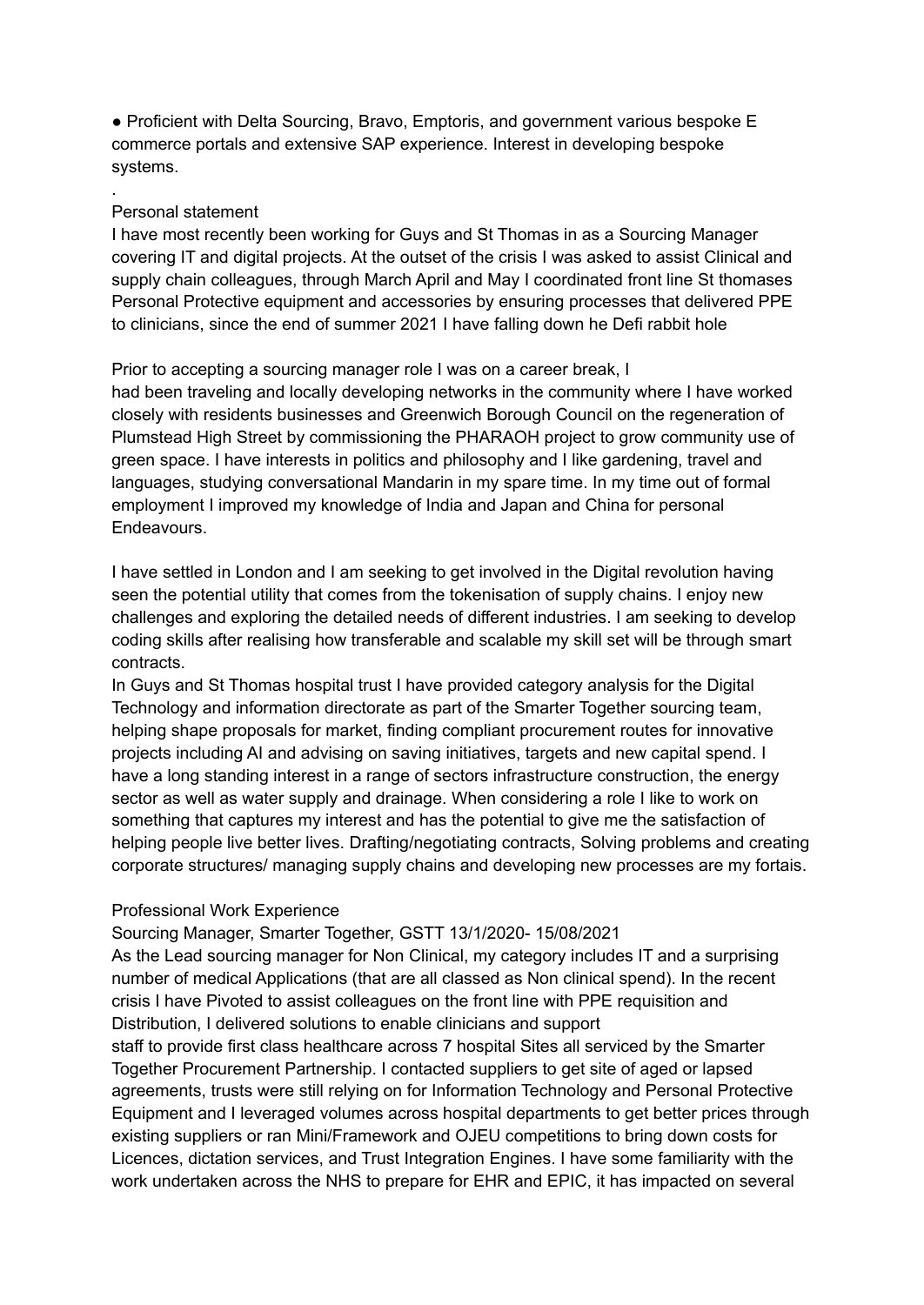of the aged projects I inherited and it required me to shut some of them down prior to their intended go live dates because of their lack of future interoperability with EPIC. Inorder to assist with the shortfall in PPE I developed a dialogue with Plastic manufacturers in the UK and tailors, we sourced a range of bespoke prototypes (Blue thumb loop gowns and aprons) with competitive unit costs for use in the event of conventional supply chain failure. In a separate exercise also looked at the Hospitals Mask requirements and proposed costed strategies that would bring down the hospitals mask spend by orders of Magnitude.

Category Manager for Interim, Admin and Clerical staff, Crown Commercial Service 01/2014 - 05/2015

I managed the interim labour category for the Department for Communities and Local Government as part of an outsourced managed procurement service provided from the Crown Commercial service to Whitehall departments.

I provided contract management support by meeting stakeholders and contracting agencies to streamline candidate placement and back office payment functions, enabling front line managers to access framework contracts through web windows rather than through a dedicated Civil Service HR secretariat.

I submitted RFQ's and invitations to tender for bespoke large IT and Policy assurance consultancy, guiding budget managers through the process whilst establishing Government Departmental Procurement Policies and ensuring EU Procurement (OJEU) Directives were adhered to. I left this role on voluntary redundancy terms as it had ceased to be challenging And i wanted personal development.

Procurement Manager, Mobile Communications, Assistant Category Manager for Admin and Clerical staff and Travel, Department for Communities and Local Government 06/2012 - 12/2013

I organised the department's mobile telephony upgrade and roll out providing Blackberries to internal customers, after which I managed the contract and implemented cost reduction strategies to reduce line cost and secure yearly savings on replacement handset devices. I reached out from my team to engage with the IT service provider and reduce the number of licences IT kept on standby for new users, further reducing the category cost and encouraging other category managers to see what cost burden could be relieved by giving up their unneeded software licences or exploring alternate products..

I assisted the lead on interim labour to sit with department heads and define their requirements for temporary labour, by coaching managers to provide the required skill sets in formats that contracting agencies could go to market with immediately I cut the lead time for getting resources where they needed to be.

I assisted the Travel Category Manager in the administration of a pan government travel framework contract.

Finance Officer, DCLG Department for Communities and Local Government FSSD 11/2009 - 06/2012

I worked in DCLG's Finance Shared Services Division, initially working with the process improvement team, I worked with each of the teams in Finance from those managing grant applications to those handling purchase orders and payments to map their services and LEAN them whilst instilling the principles of continuous process improvement and visual management tools to monitor and improve performance. The result was a more efficient service overall, releasing resources allowing the divisions to meet with wider government budget reduction targets.